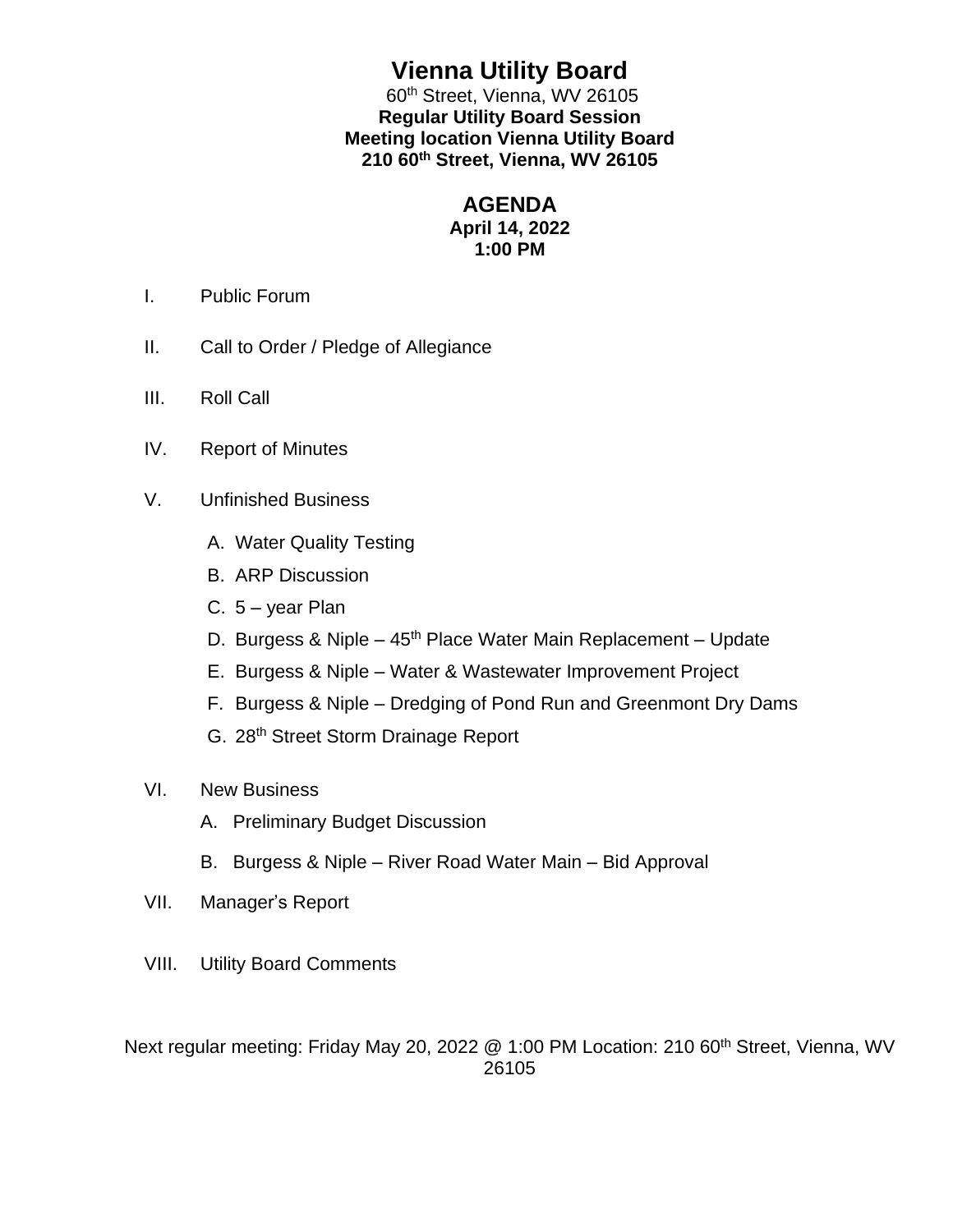

The Chemours Company 1007 Market Street PO Box 2047 Wilmington, DE 19899

302-773-1000 t chemours.com

March 24, 2022

Craig Metz City of Vienna Public Works Director  $210$  60<sup>th</sup> Street Vienna, WV 26105 e-mail: cm@vienna-wv.com

### **City of Vienna - PFOA Analytical Results February 2022 Monthly Monitoring**

Dear Mr. Metz:

The City of Vienna Public Water Service currently receives water from three well fields, a northern well field location (wells 11 through 14), a central well field location (wells 7 and 8), and a southern well field location (wells 9 and 10). Granular Activated Carbon (GAC) treatment systems were installed at the northern well field, central well field, and the southern well field to remove perfluorooctanoic acid (PFOA) from the well field water. The northern GAC system (identified as VPSD or VPSD1) became operational in August 2016 and utilizes two Calgon Model 10 units that contain two GAC carbon beds each (lead and lag bed). The southern GAC system (identified as VPSD2) became operational in October 2016 and utilizes two Calgon Model 10 units that contain two GAC beds each (lead and lag bed). The central GAC system (identified as VPSD3) became operational in October 2019 and utilizes one Calgon Model 10 unit that contain two GAC beds each (lead and lag bed).

Monthly monitoring of PFOA began at several points in the VPSD1, VPSD2, and VPSD3 GAC systems once the GAC systems were operational. Monitored points include the influent to the Model 10 units and the effluent from each of the two carbon beds. The influent and effluent samples are analyzed for PFOA and non-detect results are reported as less than the reporting limit.

The February 2022 monthly monitoring events for VPSD1, VPSD2, and VPSD3 were conducted on February 15, 2022. Attached are the results sheets for the above described monitoring of VPSD1, VPSD2, and VPSD3. Please contact me at (302) 773-1289 or Andrew.S.Hartten@chemours.com if you have any questions.

Sincerely,

Ten Sthirters

Andrew S. Hartten Remediation Manager Chemours Corporate Remediation Group

**Attachments** 

cc: John V. Lockhart, WVDEP email: John.V.Lockhart@wv.gov Meredith Vance, WVBHP email: Meredith.J.Vance@wv.gov Randy Rapp, City of Vienna Mayor email: randy.rapp@Vienna-wv.com File (509038) (electronic copy)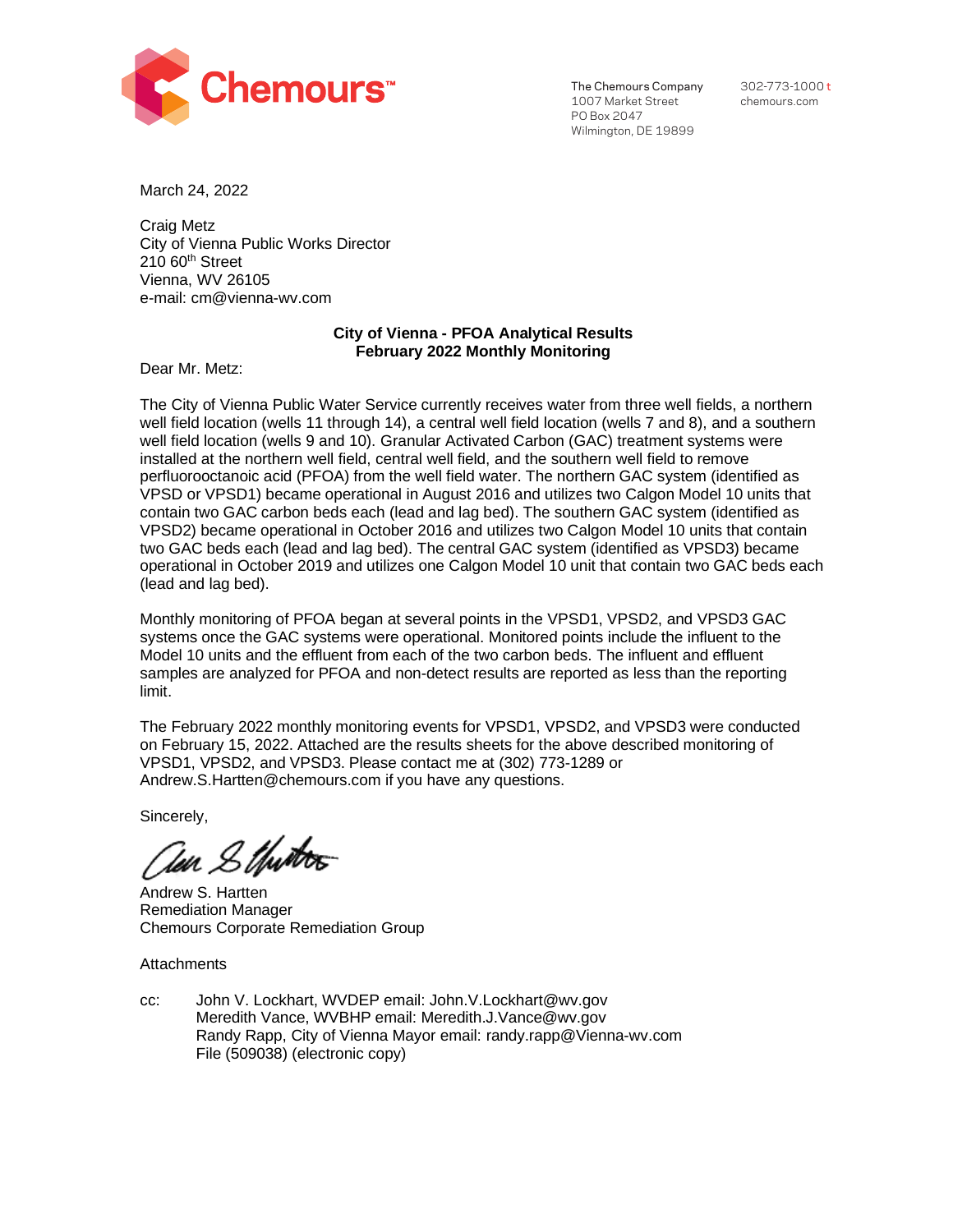

## **Method 537.1 : Perfluorinated Alkyl Acids (LC/MS)**

| The Chemours Company FC, LLC<br>Sample ID | <b>Eurofins</b><br>Sample ID | <b>Collection</b><br>Date/Time | <b>Date</b><br><b>Received At</b><br><b>Eurofins</b> | <b>Analysis</b><br><b>Date</b> | Analyte     | Result<br>(ug/L) | Reporting<br>Limit |
|-------------------------------------------|------------------------------|--------------------------------|------------------------------------------------------|--------------------------------|-------------|------------------|--------------------|
| GC0222-VPSD1-BED1E-LAG                    | 320-84879-1                  | 02/15/22 09:06                 | 02/16/22                                             | 03/02/22                       | <b>PFOA</b> | < 0.010          | 0.010              |
| GC0222-VPSD1-BED1E-LAG-D                  | 320-84879-2                  | 02/15/22 09:06                 | 02/16/22                                             | 03/03/22                       | <b>PFOA</b> | < 0.010          | 0.010              |
| GC0222-VPSD1-BED2E-LEAD                   | 320-84879-3                  | 02/15/22 09:10                 | 02/16/22                                             | 03/03/22                       | <b>PFOA</b> | 0.12             | 0.010              |
| GC0222-VPSD1-BED1W-LAG                    | 320-84879-4                  | 02/15/22 09:08                 | 02/16/22                                             | 03/03/22                       | <b>PFOA</b> | 0.011            | 0.010              |
| GC0222-VPSD1-BED2W-LEAD                   | 320-84879-5                  | 02/15/22 09:12                 | 02/16/22                                             | 03/03/22                       | <b>PFOA</b> | 0.11             | 0.010              |
| GC0222-VPSD1-PT                           | 320-84879-6                  | 02/15/22 09:14                 | 02/16/22                                             | 03/03/22                       | <b>PFOA</b> | 0.17             | 0.010              |

#### **DEFINITIONS:**

ug/L = micrograms per liter (parts per billion).

ug/kg = micrograms per kilogram (parts per billion).

 $\leq$  = less than the stated value.

#### **FOR SAMPLES ANALYZED IN DUPLICATE, THE RESULTS ARE CALCULATED ACCORDING TO THE FOLLOWING CRITERIA:**

If both the sample and laboratory duplicate results are greater than or equal to 5X their RL and the relative percent difference (RPD) is less than or equal to 30, the average value is reported. If the RPD is greater than 30, the higher value is reported. If the sample or laboratory duplicate result is less than 5X their RL, and the absolute difference between the sample and laboratory duplicate is less than or equal to the sample RL, the average value is reported. If the absolute difference is greater than the sample RL, the higher value is reported. If the sample or the duplicate result is greater than or equal to their RL and the other is less than its RL, the higher value is reported. If the sample and duplicate results are both less than their RL, the lowest RL is reported. If the sample and duplicate results are both greater than their RL, the lowest RL is reported. If either the sample or duplicate results (but not both) are greater than their RL, the RL associated with the positive result is reported.

For Table 3 methods, if the sample and laboratory duplicate results are greater than their RL, the average is reported. If the sample or the duplicate result is greater than or equal to their RL and the other is less than its RL, the higher value is reported. If the sample and duplicate results are both less than their RL, the lowest RL is reported. If the sample and duplicate results are both greater than their RL, the lowest RL is reported. If either the sample or duplicate results (but not both) are greater than their RL, the RL associated with the positive result is reported.

#### **MATRIX SPIKE RECOVERIES:**

| <b>Eurofins Sample ID</b> | Analyte     | <b>Percent Recovery</b> | <b>Percent Recovery Limits</b> |
|---------------------------|-------------|-------------------------|--------------------------------|
| 320-84879-3 MS            | <b>PFOA</b> | 98                      | 130<br>70 -                    |
| 320-84879-3 MSD           | <b>PFOA</b> | 84                      | 130<br>70 -                    |

**SUBMITTED BY:**

Vichelle 1. Lohan

Michelle Johnston, designee for Laura Turpen, Project Manager I

**Date** 3/4/2022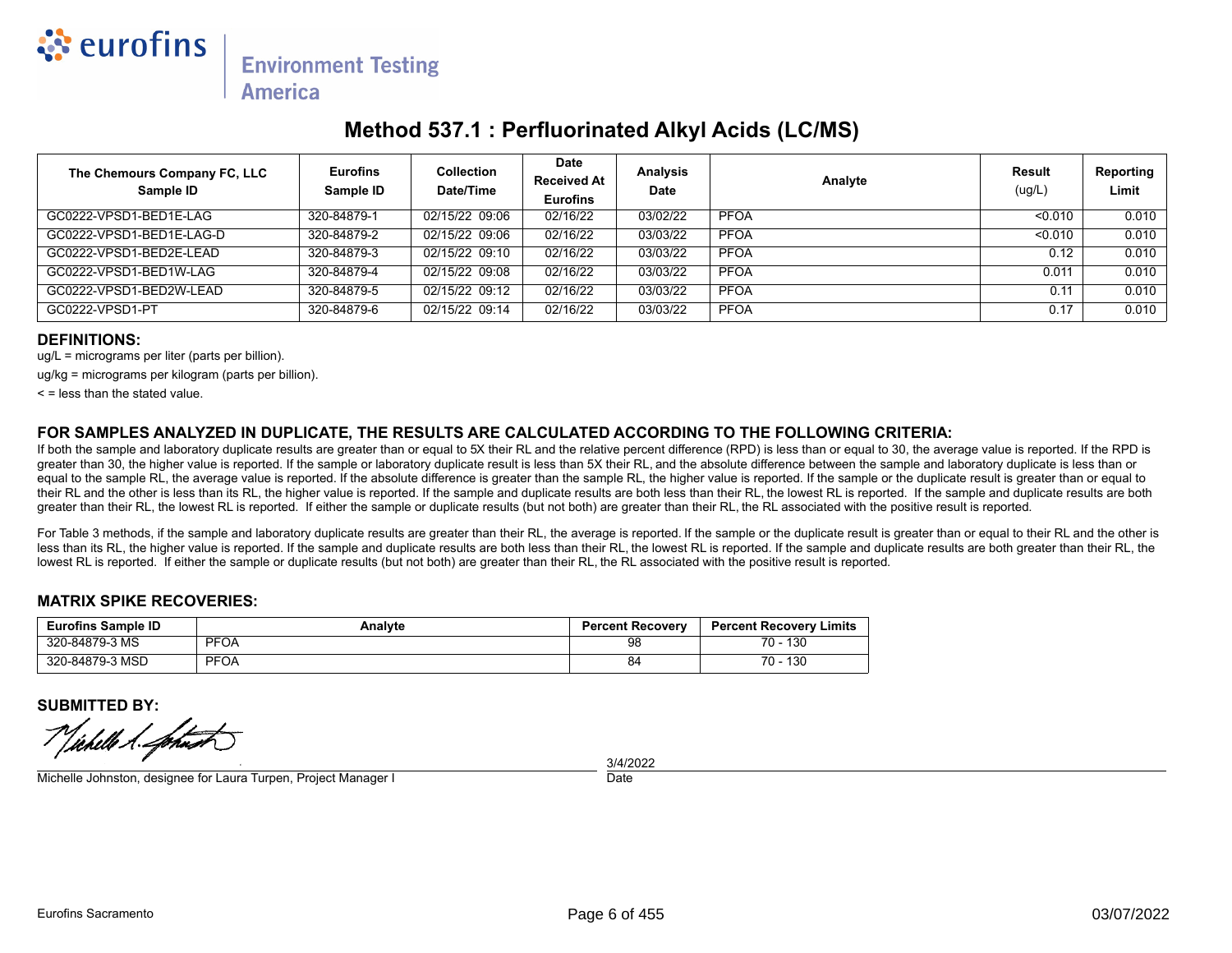

## **Method 537.1 : Perfluorinated Alkyl Acids (LC/MS)**

| The Chemours Company FC, LLC<br>Sample ID | <b>Eurofins</b><br>Sample ID | <b>Collection</b><br>Date/Time | <b>Date</b><br><b>Received At</b><br><b>Eurofins</b> | <b>Analysis</b><br>Date | Analyte     | Result<br>(ug/L) | Reporting<br>Limit |
|-------------------------------------------|------------------------------|--------------------------------|------------------------------------------------------|-------------------------|-------------|------------------|--------------------|
| GC0222-VPSD2-BED1N-LAG                    | 320-84875-1                  | 02/15/22 08:10                 | 02/16/22                                             | 03/03/22                | <b>PFOA</b> | < 0.010          | 0.010              |
| GC0222-VPSD2-BED1N-LAG-D                  | 320-84875-2                  | 02/15/22 08:10                 | 02/16/22                                             | 03/02/22                | <b>PFOA</b> | < 0.010          | 0.010              |
| GC0222-VPSD2-BED2N-LEAD                   | 320-84875-3                  | 02/15/22 08:14                 | 02/16/22                                             | 03/02/22                | <b>PFOA</b> | < 0.010          | 0.010              |
| GC0222-VPSD2-BED1S-LAG                    | 320-84875-4                  | 02/15/22 08:12                 | 02/16/22                                             | 03/02/22                | <b>PFOA</b> | < 0.010          | 0.010              |
| GC0222-VPSD2-BED2S-LEAD                   | 320-84875-5                  | 02/15/22 08:16                 | 02/16/22                                             | 03/02/22                | <b>PFOA</b> | < 0.010          | 0.010              |
| GC0222-VPSD2-PT                           | 320-84875-6                  | 02/15/22 08:18                 | 02/16/22                                             | 03/02/22                | <b>PFOA</b> | 0.10             | 0.010              |

#### **DEFINITIONS:**

ug/L = micrograms per liter (parts per billion).

ug/kg = micrograms per kilogram (parts per billion).

 $\leq$  = less than the stated value.

#### **FOR SAMPLES ANALYZED IN DUPLICATE, THE RESULTS ARE CALCULATED ACCORDING TO THE FOLLOWING CRITERIA:**

If both the sample and laboratory duplicate results are greater than or equal to 5X their RL and the relative percent difference (RPD) is less than or equal to 30, the average value is reported. If the RPD is greater than 30, the higher value is reported. If the sample or laboratory duplicate result is less than 5X their RL, and the absolute difference between the sample and laboratory duplicate is less than or equal to the sample RL, the average value is reported. If the absolute difference is greater than the sample RL, the higher value is reported. If the sample or the duplicate result is greater than or equal to their RL and the other is less than its RL, the higher value is reported. If the sample and duplicate results are both less than their RL, the lowest RL is reported. If the sample and duplicate results are both greater than their RL, the lowest RL is reported. If either the sample or duplicate results (but not both) are greater than their RL, the RL associated with the positive result is reported.

For Table 3 methods, if the sample and laboratory duplicate results are greater than their RL, the average is reported. If the sample or the duplicate result is greater than or equal to their RL and the other is less than its RL, the higher value is reported. If the sample and duplicate results are both less than their RL, the lowest RL is reported. If the sample and duplicate results are both greater than their RL, the lowest RL is reported. If either the sample or duplicate results (but not both) are greater than their RL, the RL associated with the positive result is reported.

#### **MATRIX SPIKE RECOVERIES:**

| <b>Eurofins Sample ID</b> | Analyte     | <b>Percent Recovery</b> | <b>Percent Recovery Limits</b> |
|---------------------------|-------------|-------------------------|--------------------------------|
| 320-84875-3 MS            | <b>PFOA</b> | 95                      | 130<br>70 -                    |
| 320-84875-3 MSD           | <b>PFOA</b> | 94                      | 130<br>70 -                    |

**SUBMITTED BY:**

Vichelle 1. Lohan

Michelle Johnston, designee for Laura Turpen, Project Manager I

**Date** 3/9/2022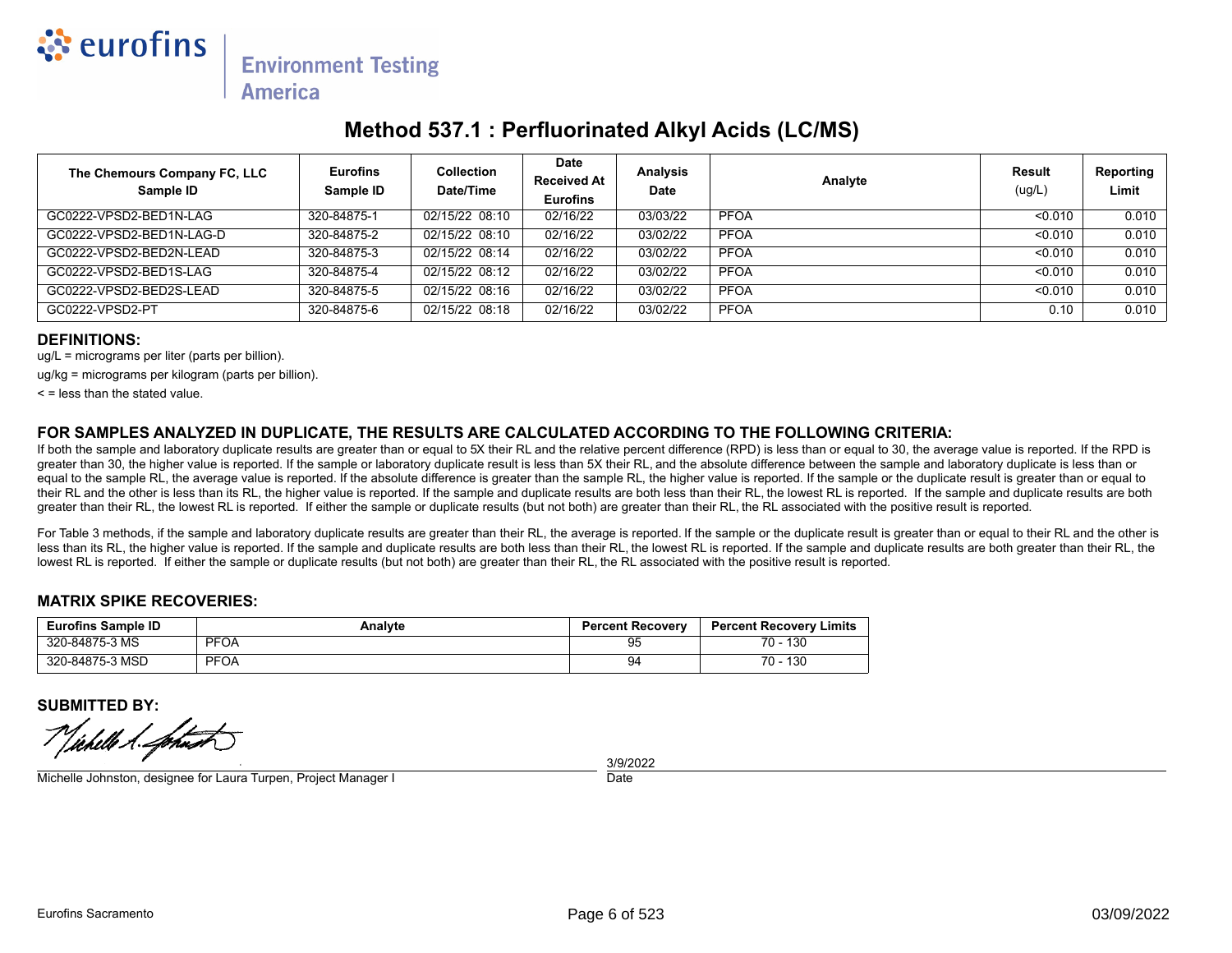

## **Method 537.1 : Perfluorinated Alkyl Acids (LC/MS)**

| The Chemours Company FC, LLC<br>Sample ID | <b>Eurofins</b><br>Sample ID | Collection<br>Date/Time | Date<br><b>Received At</b><br><b>Eurofins</b> | Analysis<br><b>Date</b> | Analyte     | Result<br>(ug/L) | <b>Reporting</b><br>Limit |
|-------------------------------------------|------------------------------|-------------------------|-----------------------------------------------|-------------------------|-------------|------------------|---------------------------|
| GC0222-VPSD3-BED1-LEAD                    | 320-84872-1                  | 02/15/22 08:40          | 02/16/22                                      | 03/02/22                | <b>PFOA</b> | 0.036            | 0.010                     |
| GC0222-VPSD3-BED2-LAG                     | 320-84872-2                  | 02/15/22 08:38          | 02/16/22                                      | 03/02/22                | <b>PFOA</b> | < 0.010          | 0.010                     |
| GC0222-VPSD3-PT                           | 320-84872-3                  | 02/15/22 08:42          | 02/16/22                                      | 03/02/22                | <b>PFOA</b> | 0.14             | 0.010                     |
| GC0222-VPSD3-PT-D                         | 320-84872-4                  | 02/15/22 08:42          | 02/16/22                                      | 03/02/22                | <b>PFOA</b> | 0.13             | 0.010                     |

#### **DEFINITIONS:**

ug/L = micrograms per liter (parts per billion).

ug/kg = micrograms per kilogram (parts per billion).

 $\leq$  = less than the stated value.

#### **FOR SAMPLES ANALYZED IN DUPLICATE, THE RESULTS ARE CALCULATED ACCORDING TO THE FOLLOWING CRITERIA:**

If both the sample and laboratory duplicate results are greater than or equal to 5X their RL and the relative percent difference (RPD) is less than or equal to 30, the average value is reported. If the RPD is greater than 30, the higher value is reported. If the sample or laboratory duplicate result is less than 5X their RL, and the absolute difference between the sample and laboratory duplicate is less than or equal to the sample RL, the average value is reported. If the absolute difference is greater than the sample RL, the higher value is reported. If the sample or the duplicate result is greater than or equal to their RL and the other is less than its RL, the higher value is reported. If the sample and duplicate results are both less than their RL, the lowest RL is reported. If the sample and duplicate results are both greater than their RL, the lowest RL is reported. If either the sample or duplicate results (but not both) are greater than their RL, the RL associated with the positive result is reported.

For Table 3 methods, if the sample and laboratory duplicate results are greater than their RL, the average is reported. If the sample or the duplicate result is greater than or equal to their RL and the other is less than its RL, the higher value is reported. If the sample and duplicate results are both less than their RL, the lowest RL is reported. If the sample and duplicate results are both greater than their RL, the lowest RL is reported. If either the sample or duplicate results (but not both) are greater than their RL, the RL associated with the positive result is reported.

#### **MATRIX SPIKE RECOVERIES:**

| <b>Eurofins Sample ID</b> | Analvte     | <b>Percent Recovery</b> | <b>Percent Recovery Limits</b> |
|---------------------------|-------------|-------------------------|--------------------------------|
| 320-84872-2 MS            | <b>PFOA</b> | 92                      | 130<br>70 -                    |
| 320-84872-2 MSD           | <b>PFOA</b> | 94                      | 130<br>70 -                    |

**SUBMITTED BY:**

Vichelle A. fortun

Michelle Johnston, designee for Laura Turpen, Project Manager I

**Date** 3/4/2022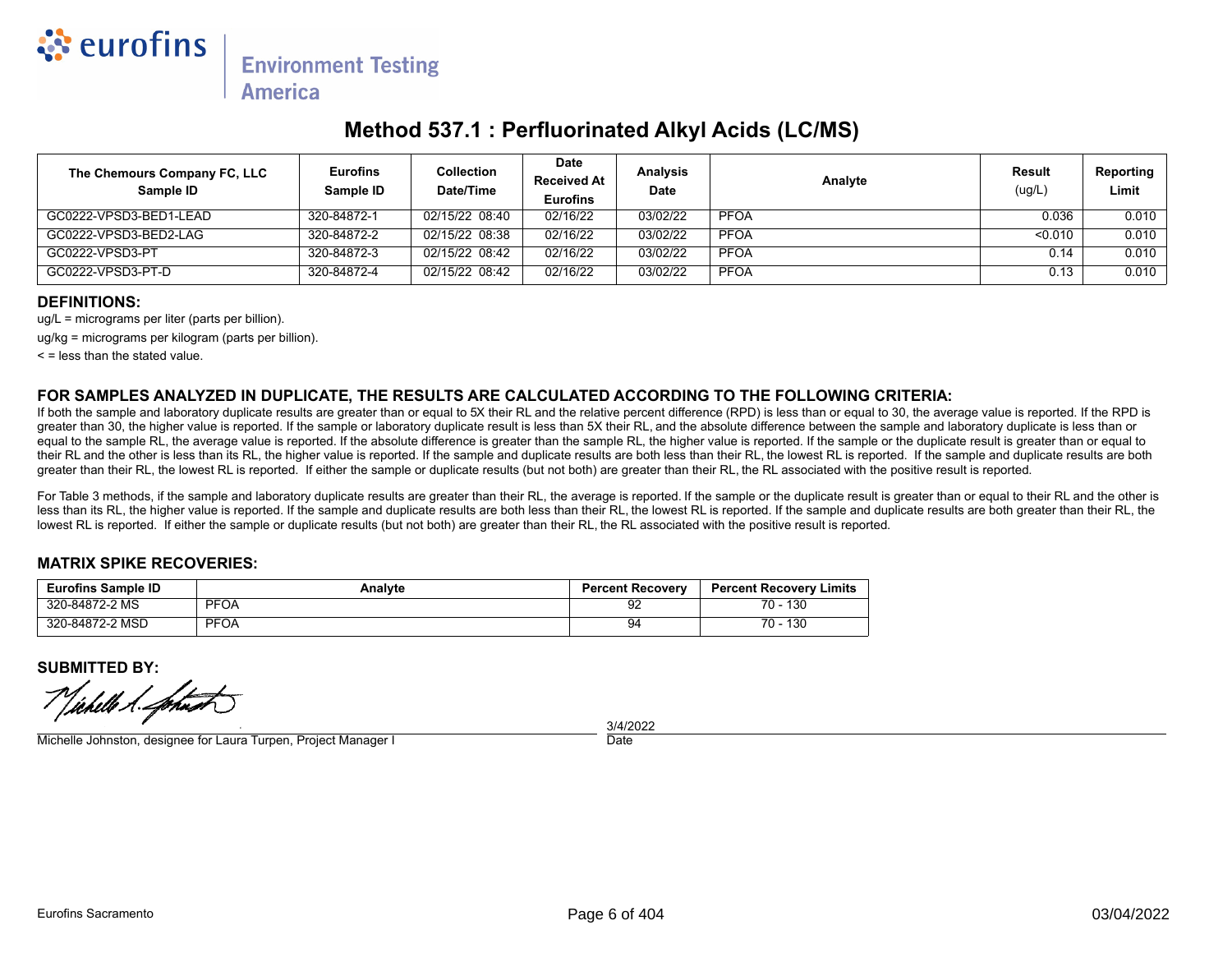**14th Street 51st. Street Storm Drainage Improvements**

### **CITY OF VIENNA FIVE-YEAR PLAN (DRAFT) November 7, 2020**

|         | 2020                                                                             | 2021                                                         | 2022                                                            | 2023                                                | 2024                                                                                           | 2025                                         |
|---------|----------------------------------------------------------------------------------|--------------------------------------------------------------|-----------------------------------------------------------------|-----------------------------------------------------|------------------------------------------------------------------------------------------------|----------------------------------------------|
|         |                                                                                  | Report/Prelim. Design Pond Run & Greenmont Dry               | Bid Pond Run & McDonough Dry Dam Dredging                       |                                                     |                                                                                                |                                              |
|         |                                                                                  | <b>Dams Dredging</b>                                         |                                                                 |                                                     |                                                                                                |                                              |
|         |                                                                                  |                                                              |                                                                 |                                                     |                                                                                                |                                              |
|         |                                                                                  | <b>Bid 28th St. Storm Drainage Improvements</b>              |                                                                 |                                                     |                                                                                                |                                              |
|         |                                                                                  |                                                              |                                                                 |                                                     |                                                                                                |                                              |
| 1st     |                                                                                  | <b>Begin PER for Sewer Rehabilitation Project</b>            |                                                                 |                                                     |                                                                                                |                                              |
| Quarter |                                                                                  | Valve & Hydrant Replacement Program                          | Valve & Hydrant Replacement Program                             | Valve & Hydrant Replacement Program                 | Valve & Hydrant Replacement Program                                                            | Valve & Hydrant Replacement Program          |
|         |                                                                                  | Update comprehensive water system report                     |                                                                 |                                                     |                                                                                                |                                              |
|         |                                                                                  | <b>Bid Spencers Landing wm extension</b>                     |                                                                 |                                                     |                                                                                                |                                              |
|         |                                                                                  | Design for Rehab. of Well Nos. 9 & 10                        |                                                                 | Design Rehab. Of Well Nos. 11 thru 14               |                                                                                                |                                              |
|         |                                                                                  |                                                              |                                                                 |                                                     |                                                                                                |                                              |
|         |                                                                                  |                                                              |                                                                 |                                                     |                                                                                                |                                              |
|         |                                                                                  | <b>Prepare Storm Water Planning Report</b>                   | Design of Phase 2 Stormwater Impr. (Includes 41st               |                                                     | Design of Phase 3 Storm Imp                                                                    | Construct Phase 3 Storm Imp                  |
|         |                                                                                  |                                                              | St. Area near Vienna Elem. School?)                             |                                                     |                                                                                                |                                              |
|         |                                                                                  | Construct 28th St. Storm Drainage Improvements               | <b>Rehab 2 Storm Lift Stations (In-House Crews)</b>             | <b>Rehab 2 Storm Lift Stations (In-House Crews)</b> |                                                                                                |                                              |
|         |                                                                                  | <b>New NPDES MS4 General Permit Issued</b>                   | Rehab. 3 Lift Stations (In-House Crews)                         | Rehab. 3 Lift Stations (In-House Crews)             | <b>Rehab 2 Storm Lift Stations (In-House Crews)</b><br>Rehab. 3 Lift Stations (In-House crews) | <b>Rehab2 Lift Stations (In-House crews)</b> |
|         |                                                                                  |                                                              |                                                                 |                                                     |                                                                                                |                                              |
| 2nd     |                                                                                  | Design Phase 1 Sewer Rehabilitation Project                  | <b>Construct Phase 1 Sewer Rehabilitation Project</b>           | Design Phase 2 Sewer Rehabilitation Project         | <b>Construct Phase 2 Sewer Rehab. Project</b>                                                  |                                              |
| Quarter |                                                                                  | <b>Sewer Rate Study</b>                                      |                                                                 |                                                     |                                                                                                |                                              |
|         |                                                                                  | <b>Water Rate Study</b>                                      | <b>Inspect Water Storage Tanks</b>                              |                                                     | Bid Rehab. of Well Nos. 11 and 12                                                              | Bid Rehab. of Well Nos. 13 and 14            |
|         |                                                                                  | Bid Rehab. of Well Nos. 9 & 10                               |                                                                 | Bid Rehab. Of Well Nos. 11 thru 14                  |                                                                                                |                                              |
|         |                                                                                  |                                                              |                                                                 |                                                     |                                                                                                | Construct 27th Street Bridge                 |
|         |                                                                                  |                                                              |                                                                 |                                                     |                                                                                                |                                              |
|         | <b>Annual Stormwater Report</b>                                                  | Design 27th Street Bridge<br><b>Annual Stormwater Report</b> | Construct 27th Street Bridge<br><b>Annual Stormwater Report</b> | <b>Annual Stormwater Report</b>                     | <b>Annual Stormwater Report</b>                                                                | <b>Annual Stormwater Report</b>              |
|         |                                                                                  | Design of Phase 1 Stormwater Imp.                            |                                                                 |                                                     |                                                                                                |                                              |
|         |                                                                                  |                                                              |                                                                 |                                                     |                                                                                                |                                              |
|         |                                                                                  |                                                              | Replace Pumps at 12th Street Lift Station                       |                                                     |                                                                                                |                                              |
| 3rd     |                                                                                  |                                                              |                                                                 |                                                     |                                                                                                |                                              |
| Quarter |                                                                                  | PER for Phase 1 Water System Imp.                            |                                                                 | PER for Phase 2 Water System Impr.                  | Rehabilitate Well Nos. 11 and 12                                                               | Rehabilitate Well Nos. 13 and 14             |
|         |                                                                                  | <b>Construct wm to Spencers Landing</b>                      |                                                                 |                                                     |                                                                                                |                                              |
|         |                                                                                  | Rehabilitate Well Nos. 9 & 10                                |                                                                 | Construct Rehab. of Well Nos. 11 thru 14            |                                                                                                |                                              |
|         |                                                                                  | <b>Bid for Replacement Street Sweeper</b>                    | Replacement Street Sweeper delivered                            |                                                     |                                                                                                |                                              |
|         |                                                                                  |                                                              |                                                                 |                                                     |                                                                                                | Construct 17th Street Bridge                 |
|         | Prelim. & Final Design 28th St. Drainage                                         | <b>Construct Phase 1 Stormwater Improvements</b>             | <b>Construct Phase 2 Storm Improvements</b>                     |                                                     |                                                                                                |                                              |
|         |                                                                                  | <b>Final Design Pond Run and McDonough Dry Dams</b>          | Construct Pond Run & McDonough Dry Dams                         |                                                     |                                                                                                |                                              |
|         |                                                                                  | <b>Dredging</b>                                              | <b>Dredging</b>                                                 | PER for 46th St. Sewer Ext.?                        | Design 46th St. Sewer Ext.?                                                                    | Construct 46th St. Sewer Ext.?               |
|         |                                                                                  |                                                              |                                                                 |                                                     |                                                                                                |                                              |
|         |                                                                                  |                                                              |                                                                 |                                                     |                                                                                                |                                              |
| 4th     | <b>Construct CBPSD Master Meter</b><br>Water System Risk & Resilience Assessment | Design Phase 1 Water Imp.                                    | <b>Construct Phase 1 Water Imp.</b>                             | Design Phase 2 Water System Imp.                    | Construct Phase 2 Water Imp.                                                                   |                                              |
| Quarter |                                                                                  |                                                              |                                                                 |                                                     |                                                                                                |                                              |
|         | Design water ext. to Spencers Landing and wm                                     | (includes 28th St. Water Main?)                              |                                                                 |                                                     |                                                                                                |                                              |
|         | connects @ Wells 7 and 8 GAC Plant                                               |                                                              |                                                                 |                                                     |                                                                                                |                                              |
|         | <b>Paving Projects</b>                                                           | <b>Paving Projects</b>                                       | <b>Paving Projects</b>                                          | <b>Paving Projects</b>                              | <b>Paving Projects</b>                                                                         | <b>Paving Projects</b>                       |
|         |                                                                                  |                                                              |                                                                 | Inspection of 17th Street Bridge                    | Design 17th Street Bridge                                                                      |                                              |
|         |                                                                                  | <b>Unscheduled Projects</b>                                  |                                                                 |                                                     |                                                                                                |                                              |

**Greenmont Hills storm drainage**